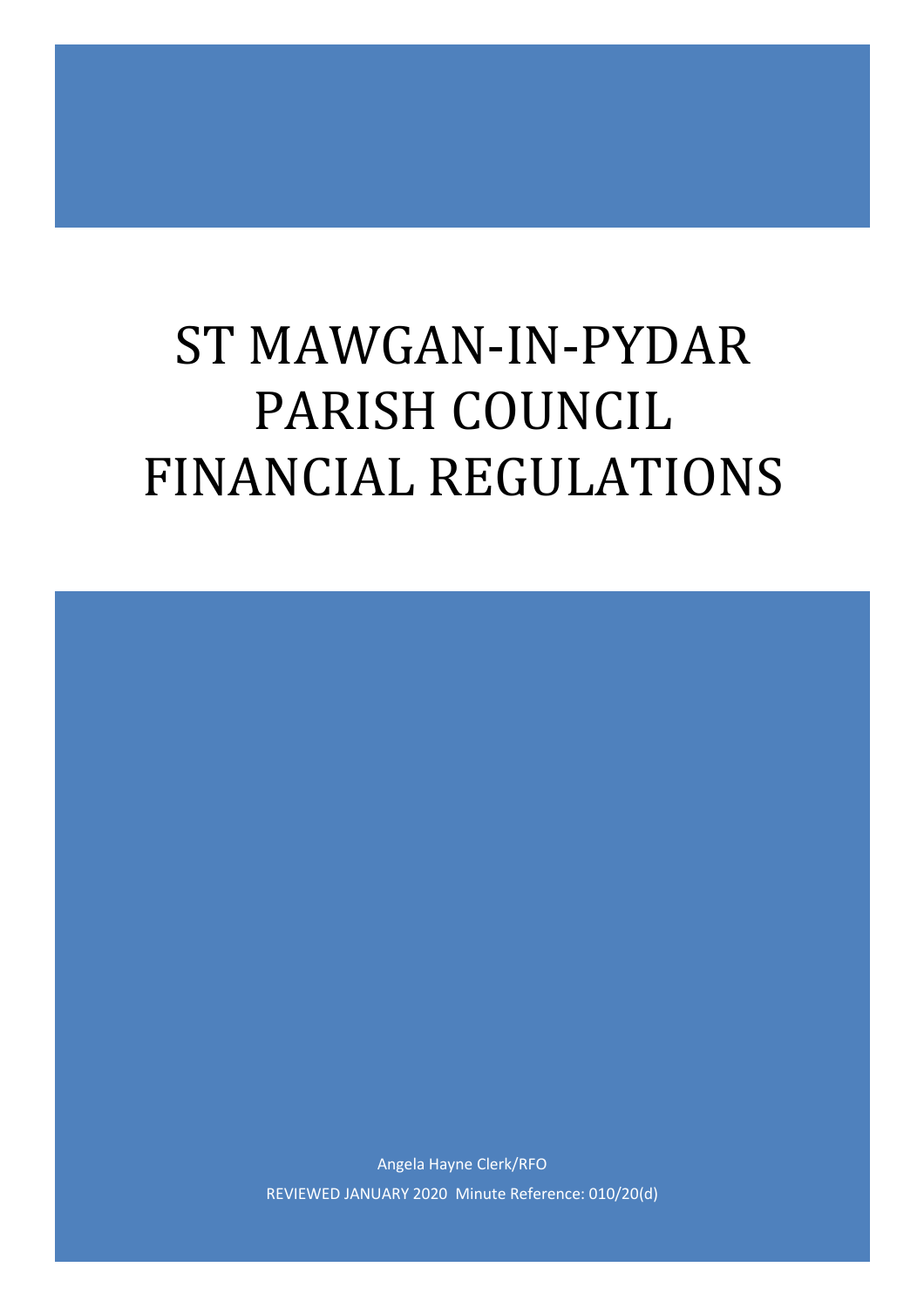# **ST MAWGAN-IN-PYDAR PARISH COUNCIL FINANCIAL REGULATIONS [ENGLAND] 2017-18 Reviewed January 2020 Minute Reference: 010/20(d)**

# **INDEX**

| $\mathbf{1}$ .  |                                                             |  |
|-----------------|-------------------------------------------------------------|--|
| 2.              |                                                             |  |
| 3.              |                                                             |  |
| 4.              |                                                             |  |
| 5.              | BANKING ARRANGEMENTS AND AUTHORISATION OF PAYMENTS8         |  |
| 6.              |                                                             |  |
| 7 <sub>1</sub>  |                                                             |  |
| 8.              |                                                             |  |
| 9.              |                                                             |  |
| 10.             |                                                             |  |
| 11.             |                                                             |  |
| 12.             | PAYMENTS UNDER CONTRACTS FOR BUILDING OR OTHER CONSTRUCTION |  |
| 13.             |                                                             |  |
| 14.             |                                                             |  |
| 15.             |                                                             |  |
| 16.             |                                                             |  |
| 17 <sub>1</sub> | SUSPENSION AND REVISION OF FINANCIAL REGULATIONS18          |  |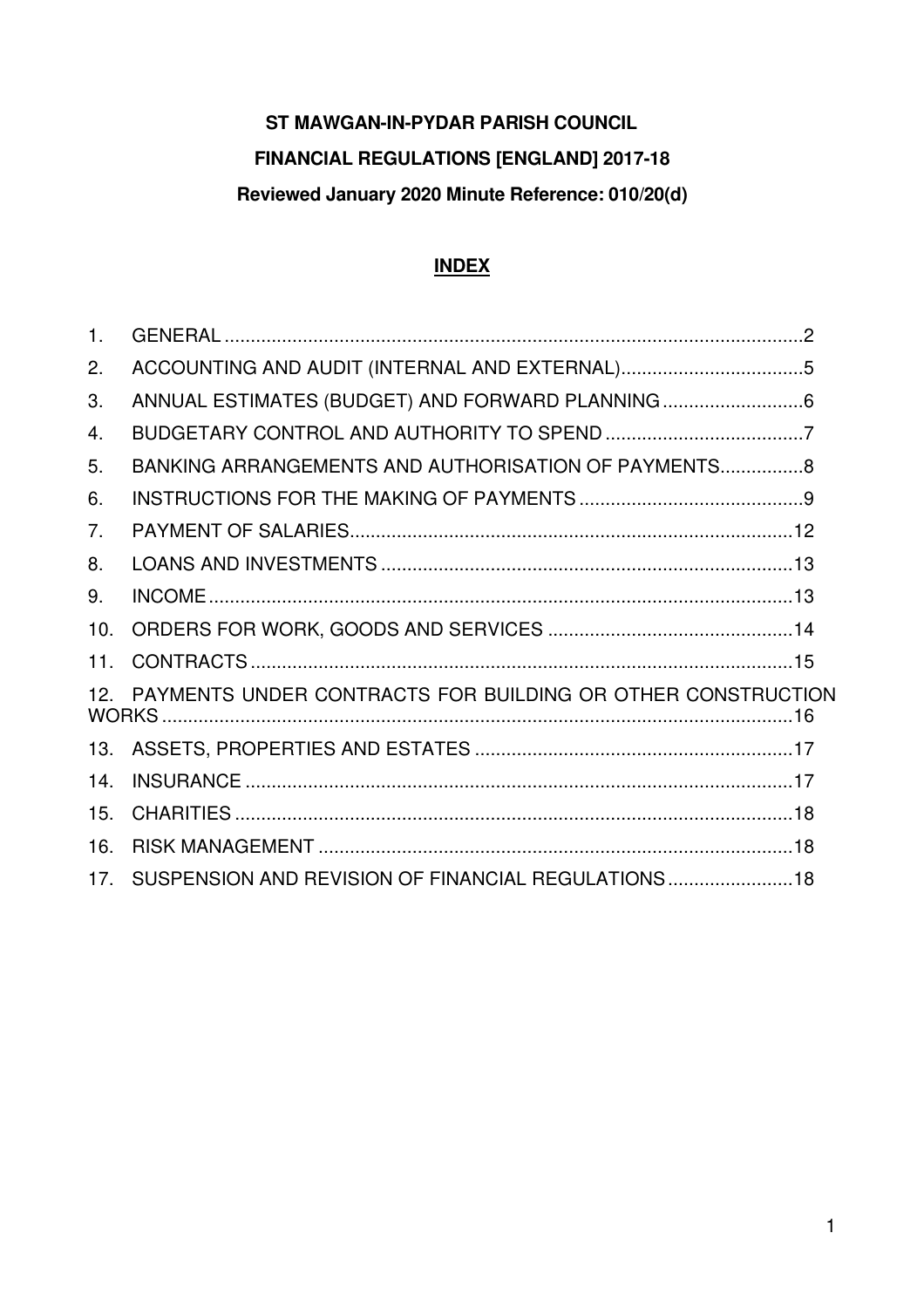These Financial Regulations were adopted by the Council at its Meeting held on  $8<sup>th</sup>$  January 2020 Minute Reference: 010/20(d)

# **1. GENERAL**

- 1.1. These financial regulations govern the conduct of financial management by the council and may only be amended or varied by resolution of the council. Financial regulations are one of the council's three governing policy documents providing procedural guidance for members and officers. Financial regulations must be observed in conjunction with the council's standing orders<sup>1</sup> and any individual financial regulations relating to contracts.
- 1.2. The council is responsible in law for ensuring that its financial management is adequate and effective and that the council has a sound system of internal control which facilitates the effective exercise of the council's functions, including arrangements for the management of risk.
- 1.3. The council's accounting control systems must include measures:
	- for the timely production of accounts;
	- that provide for the safe and efficient safeguarding of public money;
	- to prevent and detect inaccuracy and fraud; and
	- identifying the duties of officers.
- 1.4. These financial regulations demonstrate how the council meets these responsibilities and requirements.
- 1.5. At least once a year, prior to approving the Annual Governance Statement, the council must review the effectiveness of its system of internal control which shall be in accordance with proper practices.
- 1.6. Deliberate or wilful breach of these Regulations by an employee may give rise to disciplinary proceedings.
- 1.7. Members of Council are expected to follow the instructions within these Regulations and not to entice employees to breach them. Failure to follow instructions within these Regulations brings the office of councillor into disrepute.
- 1.8. The Responsible Financial Officer (RFO) holds a statutory office to be appointed by the council. The Clerk has been appointed as CLERK/RFO for this council and these regulations will apply accordingly.

<sup>1</sup> Model standing orders for councils are available in Local Councils Explained © 2013 National Association of Local Councils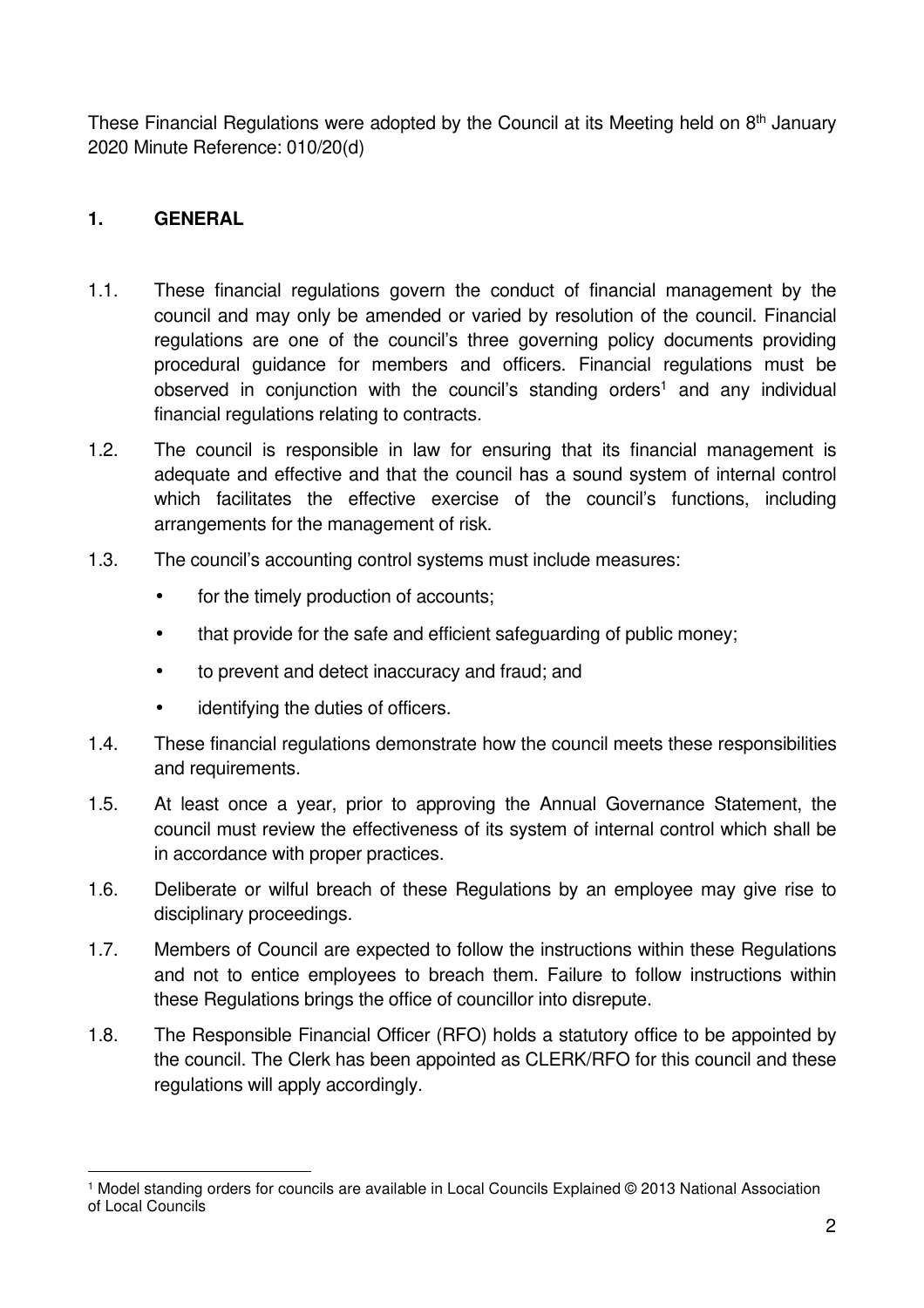- 1.9. The CLERK/RFO;
	- acts under the policy direction of the council;
	- administers the council's financial affairs in accordance with all Acts, Regulations and proper practices;
	- determines on behalf of the council its accounting records and accounting control systems;
	- ensures the accounting control systems are observed;
	- maintains the accounting records of the council up to date in accordance with proper practices;
	- assists the council to secure economy, efficiency and effectiveness in the use of its resources; and
	- produces financial management information as required by the council.
- 1.10. The accounting records determined by the CLERK/RFO shall be sufficient to show and explain the council's transactions and to enable the CLERK/RFO to ensure that any income and expenditure account and statement of balances, or record of receipts and payments and additional information, as the case may be, or management information prepared for the council from time to time comply with the Accounts and Audit Regulations.
- 1.11. The accounting records determined by the CLERK/RFO shall in particular contain:
	- entries from day to day of all sums of money received and expended by the council and the matters to which the income and expenditure or receipts and payments account relate;
	- a record of the assets and liabilities of the council; and
	- wherever relevant, a record of the council's income and expenditure in relation to claims made, or to be made, for any contribution, grant or subsidy.
- 1.12. The accounting control systems determined by the CLERK/RFO shall include:
	- procedures to ensure that the financial transactions of the council are recorded as soon as reasonably practicable and as accurately and reasonably as possible;
	- procedures to enable the prevention and detection of inaccuracies and fraud and the ability to reconstruct any lost records;
	- identification of the duties of officers dealing with financial transactions and division of responsibilities of those officers in relation to significant transactions;
	- procedures to ensure that uncollectable amounts, including any bad debts are not submitted to the council for approval to be written off except with the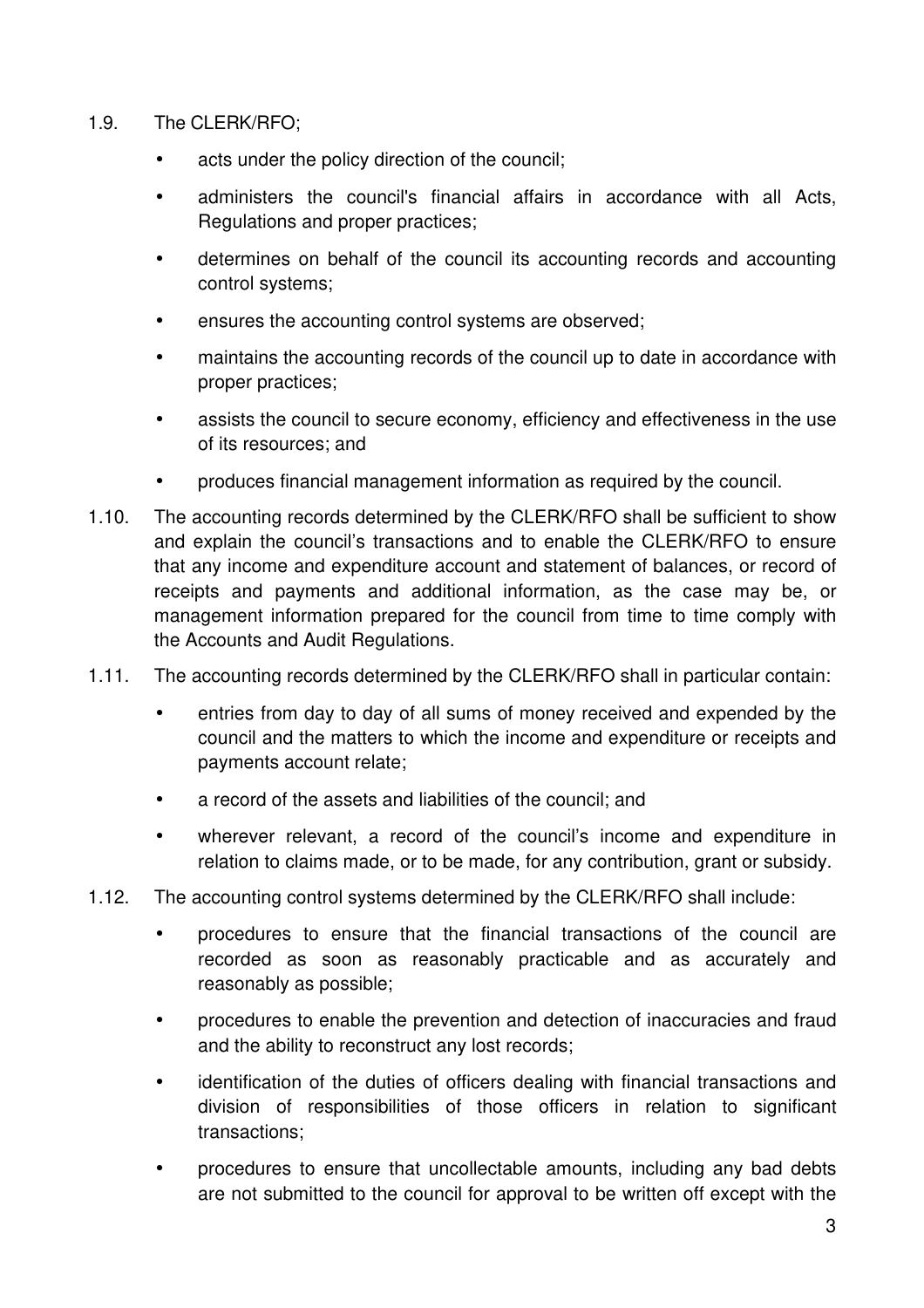approval of the CLERK/RFO and that the approvals are shown in the accounting records; and

- measures to ensure that risk is properly managed.
- 1.13. The council is not empowered by these Regulations or otherwise to delegate certain specified decisions. In particular any decision regarding:
	- setting the final budget or the precept (council tax requirement);
	- approving accounting statements;
	- approving an annual governance statement;
	- borrowing;
	- writing off bad debts:
	- declaring eligibility for the General Power of Competence; and
	- addressing recommendations in any report from the internal or external auditors,

shall be a matter for the full council only.

- 1.14. In addition, the council must:
	- determine and keep under regular review the bank mandate for all council bank accounts;
	- approve any grant or a single commitment between £25 and £1000
	- in respect of the annual salary for any employee have regard to recommendations about annual salaries of employees made by the relevant committee in accordance with its terms of reference.
- 1.15. In these financial regulations, references to the Accounts and Audit Regulations or 'the regulations' shall mean the regulations issued under the provisions of section 27 of the Audit Commission Act 1998, or any superseding legislation, and then in force unless otherwise specified.

In these financial regulations the term 'proper practice' or 'proper practices' shall refer to guidance issued in Governance and Accountability for Local Councils - a Practitioners' Guide (England) issued by the Joint Practitioners Advisory Group (JPAG), available from the websites of NALC and the Society for Local Council Clerk/RFOs (SLCC).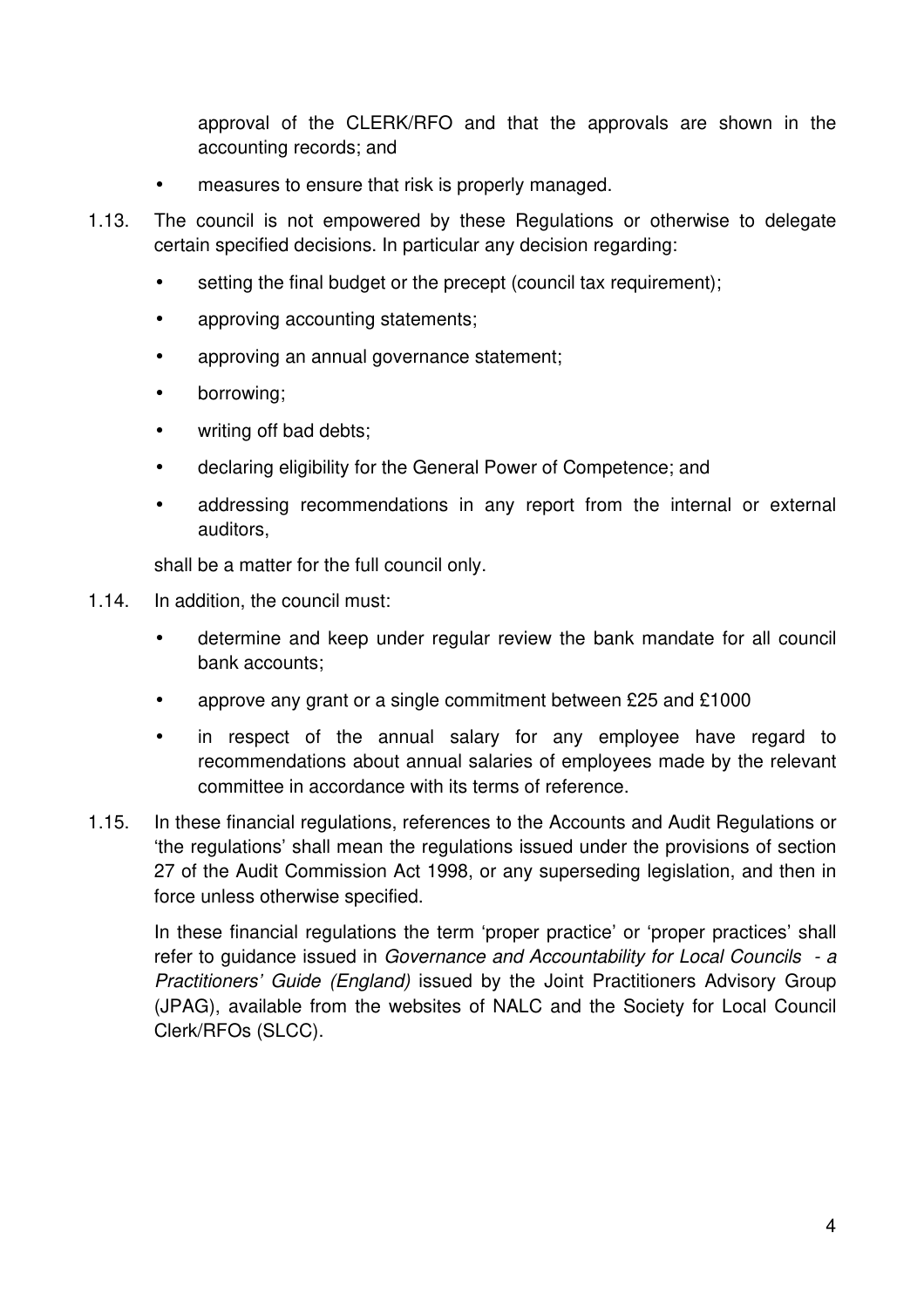# **2. ACCOUNTING AND AUDIT (INTERNAL AND EXTERNAL)**

- 2.1. All accounting procedures and financial records of the council shall be determined by the CLERK/RFO in accordance with the Accounts and Audit Regulations, appropriate guidance and proper practices.
- 2.2. On a regular basis, at least once in each quarter, and at each financial year end, a member of Internal Control shall be appointed to verify bank reconciliations (for all accounts) produced by the CLERK/RFO. The member shall sign the reconciliations and the original bank statements (or similar document) as evidence of verification. This activity shall on conclusion be reported, including any exceptions, to and noted by the council.
- 2.3. The CLERK/RFO shall complete the annual statement of accounts, annual report, and any related documents of the council contained in the Annual Return (as specified in proper practices) as soon as practicable after the end of the financial year and having certified the accounts shall submit them and report thereon to the council within the timescales set by the Accounts and Audit Regulations.
- 2.4. The council shall ensure that there is an adequate and effective system of internal audit of its accounting records, and of its system of internal control in accordance with proper practices. Any officer or member of the council shall make available such documents and records as appear to the council to be necessary for the purpose of the audit and shall, as directed by the council, supply the CLERK/RFO, internal auditor, or external auditor with such information and explanation as the council considers necessary for that purpose.
- 2.5. The internal auditor shall be appointed by and shall carry out the work in relation to internal controls required by the council in accordance with proper practices.
- 2.6. The internal auditor shall:
	- be competent and independent of the financial operations of the council;
	- report to council in writing, or in person, on a regular basis with a minimum of one annual written report during each financial year;
	- to demonstrate competence, objectivity and independence, be free from any actual or perceived conflicts of interest, including those arising from family relationships; and
	- have no involvement in the financial decision making, management or control of the council.
- 2.7. Internal or external auditors may not under any circumstances:
	- Be Clerk/RFO or perform any operational duties for the council;
	- initiate or approve accounting transactions; or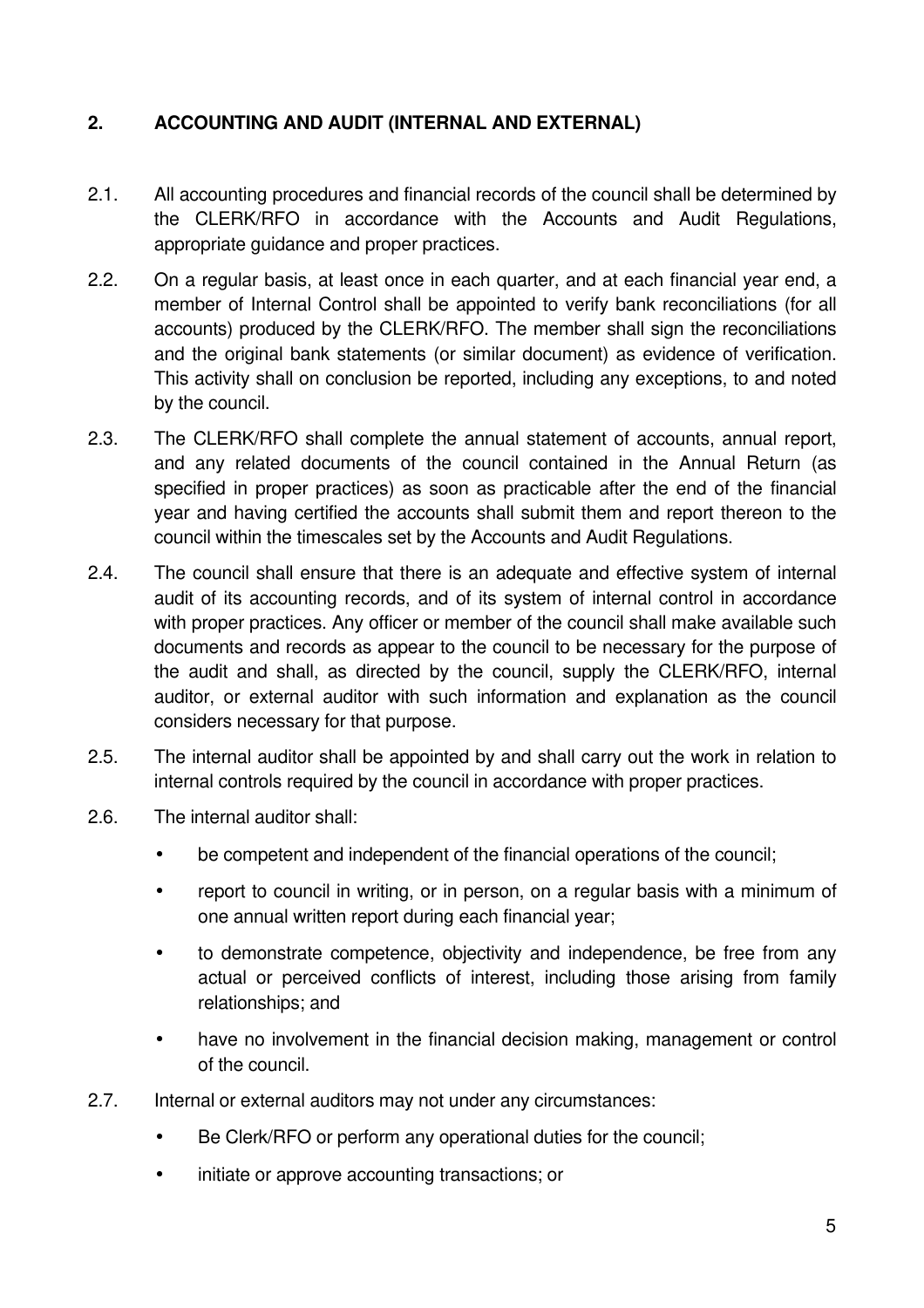- direct the activities of any council employee, except to the extent that such employees have been appropriately assigned to assist the internal auditor.
- 2.8. For the avoidance of doubt, in relation to internal audit the terms 'independent' and 'independence' shall have the same meaning as is described in proper practices.
- 2.9. The CLERK/RFO shall make arrangements for the exercise of electors' rights in relation to the accounts including the opportunity to inspect the accounts, books, and vouchers and display or publish any notices and statements of account required by Audit Commission Act 1998, or any superseding legislation, and the Accounts and Audit Regulations.
- 2.10. The CLERK/RFO shall, without undue delay, bring to the attention of all councillors any correspondence or report from internal or external auditors.

#### **3. ANNUAL ESTIMATES (BUDGET) AND FORWARD PLANNING**

- 3.1. The council shall review its three-year forecast of revenue and capital receipts and payments. Having regard to the forecast, it shall thereafter formulate and submit proposals for the following financial year not later than the end of November each year including any proposals for revising the forecast.
- 3.2. The CLERK/RFO must each year, by no later than November, prepare detailed estimates of all receipts and payments including the use of reserves and all sources of funding for the following financial year in the form of a budget to be considered by the council.
- 3.3. The council shall consider annual budget proposals in relation to the council's threeyear forecast of revenue and capital receipts and payments including recommendations for the use of reserves and sources of funding and update the forecast accordingly.
- 3.4. The council shall fix the precept (council tax requirement), and relevant basic amount of council tax to be levied for the ensuing financial year during December and not later than by the end of January each year. The CLERK/RFO shall issue the precept to the billing authority and shall supply each member with a copy of the approved annual budget.
- 3.5. The approved annual budget shall form the basis of financial control for the ensuing year.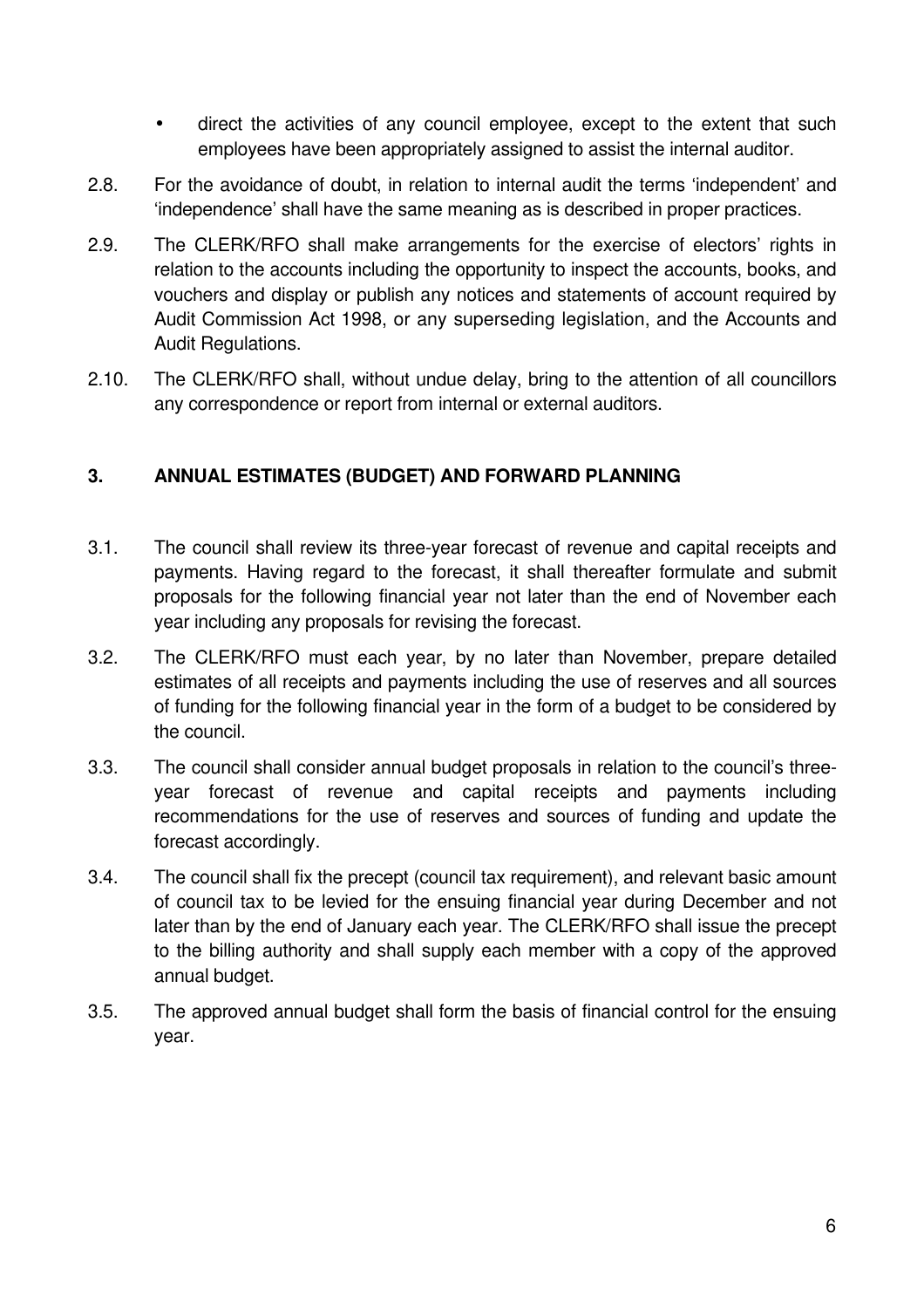# **4. BUDGETARY CONTROL AND AUTHORITY TO SPEND**

- 4.1. Expenditure on revenue items may be authorised up to the amounts included for that class of expenditure in the approved budget. This authority is to be determined by:
	- the council for all items over £5,000;
	- a duly delegated committee of the council for items over £500; or
	- the Clerk/RFO, in conjunction with Chairman of Council or Chairman of the appropriate committee, for any items below £500.

Such authority is to be evidenced by a minute or by an authorisation slip duly signed by the Clerk/RFO, and where necessary also by the appropriate Chairman.

Contracts may not be disaggregated to avoid controls imposed by these regulations.

- 4.2. No expenditure may be authorised that will exceed the amount provided in the revenue budget for that class of expenditure other than by resolution of the council, or duly delegated committee. During the budget year and with the approval of council having considered fully the implications for public services, unspent and available amounts may be moved to other budget headings or to an earmarked reserve as appropriate ('virement').
- 4.3. Unspent provisions in the revenue or capital budgets for completed projects shall not be carried forward to a subsequent year.
- 4.4. The salary budgets are to be reviewed at least annually in October for the following financial year and such review shall be evidenced by a hard copy schedule signed by the Clerk/RFO and the Chairman of Council or relevant committee. The CLERK/RFO will inform committees of any changes impacting on their budget requirement for the coming year in good time.
- 4.5. In cases of extreme risk to the delivery of council services, the Clerk/RFO may authorise revenue expenditure on behalf of the council which in the Clerk/RFO's judgement it is necessary to carry out. Such expenditure includes repair, replacement or other work, whether or not there is any budgetary provision for the expenditure, subject to a limit of £500. The Clerk/RFO shall report such action to the chairman as soon as possible and to the council as soon as practicable thereafter.
- 4.6. No expenditure shall be authorised in relation to any capital project and no contract entered into or tender accepted involving capital expenditure unless the council is satisfied that the necessary funds are available, and the requisite borrowing approval has been obtained.
- 4.7. All capital works shall be administered in accordance with the council's standing orders and financial regulations relating to contracts.
- 4.8. The CLERK/RFO shall regularly provide the council with a statement of receipts and payments to date under each head of the budgets, comparing actual expenditure to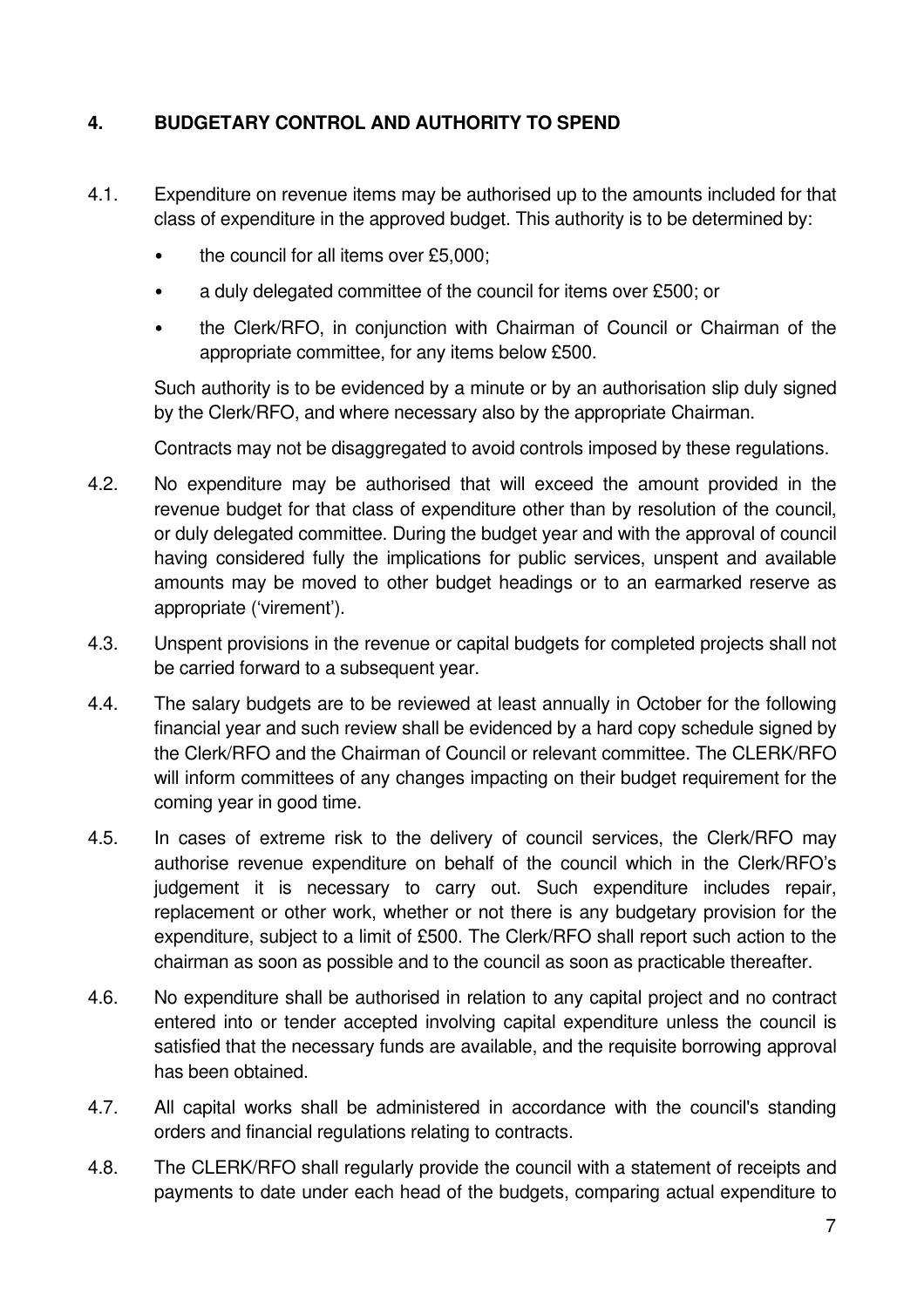the appropriate date against that planned as shown in the budget. These statements are to be prepared at least at the end of each financial quarter and shall show explanations of material variances. For this purpose, "material" shall be in excess of £100 or 15% of the budget.

4.9. Changes in earmarked reserves shall be approved by council as part of the budgetary control process.

#### **5. BANKING ARRANGEMENTS AND AUTHORISATION OF PAYMENTS**

- 5.1. The council's banking arrangements, including the bank mandate, shall be made by the CLERK/RFO and approved by the council; banking arrangements may not be delegated to a committee. They shall be regularly reviewed for safety and efficiency.
- 5.2. The CLERK/RFO shall prepare a schedule of payments requiring authorisation, forming part of the Agenda for the Meeting and, together with the relevant invoices, present the schedule to council. The council shall review the schedule for compliance and, having satisfied itself shall authorise payment by a resolution of the council. The approved schedule shall be ruled off and initialled by the Chairman of the Meeting. A detailed list of all payments shall be disclosed within or as an attachment to the minutes of the meeting at which payment was authorised. Personal payments (including salaries, wages, expenses and any payment made in relation to the termination of a contract of employment) may be summarised to remove public access to any personal information.
- 5.3. All invoices for payment shall be examined, verified and certified by the CLERK/RFO to confirm that the work, goods or services to which each invoice relates has been received, carried out, examined and represents expenditure previously approved by the council.
- 5.4. The CLERK/RFO shall examine invoices for arithmetical accuracy and analyse them to the appropriate expenditure heading. The CLERK/RFO shall take all steps to pay all invoices submitted, and which are in order, at the next available council meeting.
- 5.5. The CLERK/RFO shall have delegated authority to authorise the payment of items only in the following circumstances:
	- a) If a payment is necessary to avoid a charge to interest under the Late Payment of Commercial Debts (Interest) Act 1998, and the due date for payment is before the next scheduled Meeting of council, where the CLERK/RFO certifies that there is no dispute or other reason to delay payment, provided that a list of such payments shall be submitted to the next appropriate meeting of council. An expenditure item authorised under 5.6 below (continuing contracts and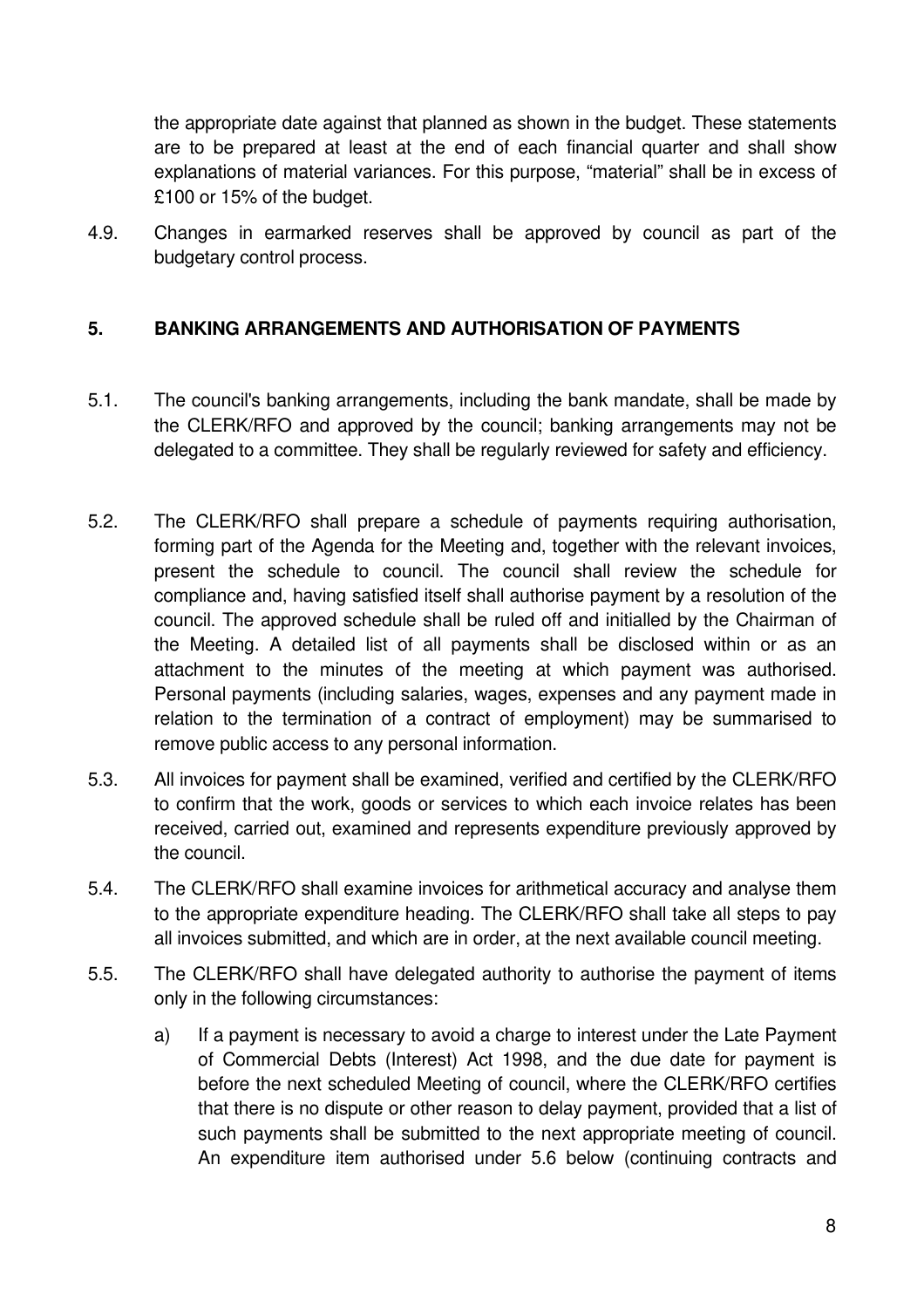obligations) provided that a list of such payments shall be submitted to the next appropriate meeting of council;

- b) An expenditure item authorised under 5.6 below (continuing contracts and obligations) provided that a list of such payments shall be submitted to the next appropriate meeting of council or
- c) fund transfers within the council's banking arrangements up to the sum of £15,000, provided that a list of such payments shall be submitted to the next appropriate meeting of council.
- 5.6. For each financial year the CLERK/RFO shall draw up a list of due payments which arise on a regular basis as the result of a continuing contract, statutory duty, or obligation (such as but not exclusively) Salaries, PAYE and NI, Superannuation Fund and regular maintenance contracts and the like for which council may authorise payment for the year provided that the requirements of regulation 4.1 (Budgetary Controls) are adhered to, provided also that a list of such payments shall be submitted to the next appropriate meeting of council.
- 5.7. A record of regular payments made under 5.6 above shall be drawn up and be signed by two members on each and every occasion when payment is authorised thus controlling the risk of duplicated payments being authorised and / or made.
- 5.8. In respect of grants a duly authorised committee shall approve expenditure within any limits set by council and in accordance with any policy statement approved by council. Any Revenue or Capital Grant ranging between £25 and £1000 shall before payment, be subject to ratification by resolution of the council.
- 5.9. Members are subject to the Code of Conduct that has been adopted by the council and shall comply with the Code and Standing Orders when a decision to authorise or instruct payment is made in respect of a matter in which they have a disclosable pecuniary or other interest, unless a dispensation has been granted.
- 5.10. The council will aim to rotate the duties of members in these Regulations so that onerous duties are shared out as evenly as possible over time.
- 5.11. Any changes in the recorded details of suppliers, such as bank account records, shall be approved in writing by a Member.

#### **6. INSTRUCTIONS FOR THE MAKING OF PAYMENTS**

- 6.1. The council will make safe and efficient arrangements for the making of its payments.
- 6.2. Following authorisation under Financial Regulation 5 above, the council, a duly delegated committee or, if so delegated, the CLERK/RFO shall give instruction that a payment shall be made.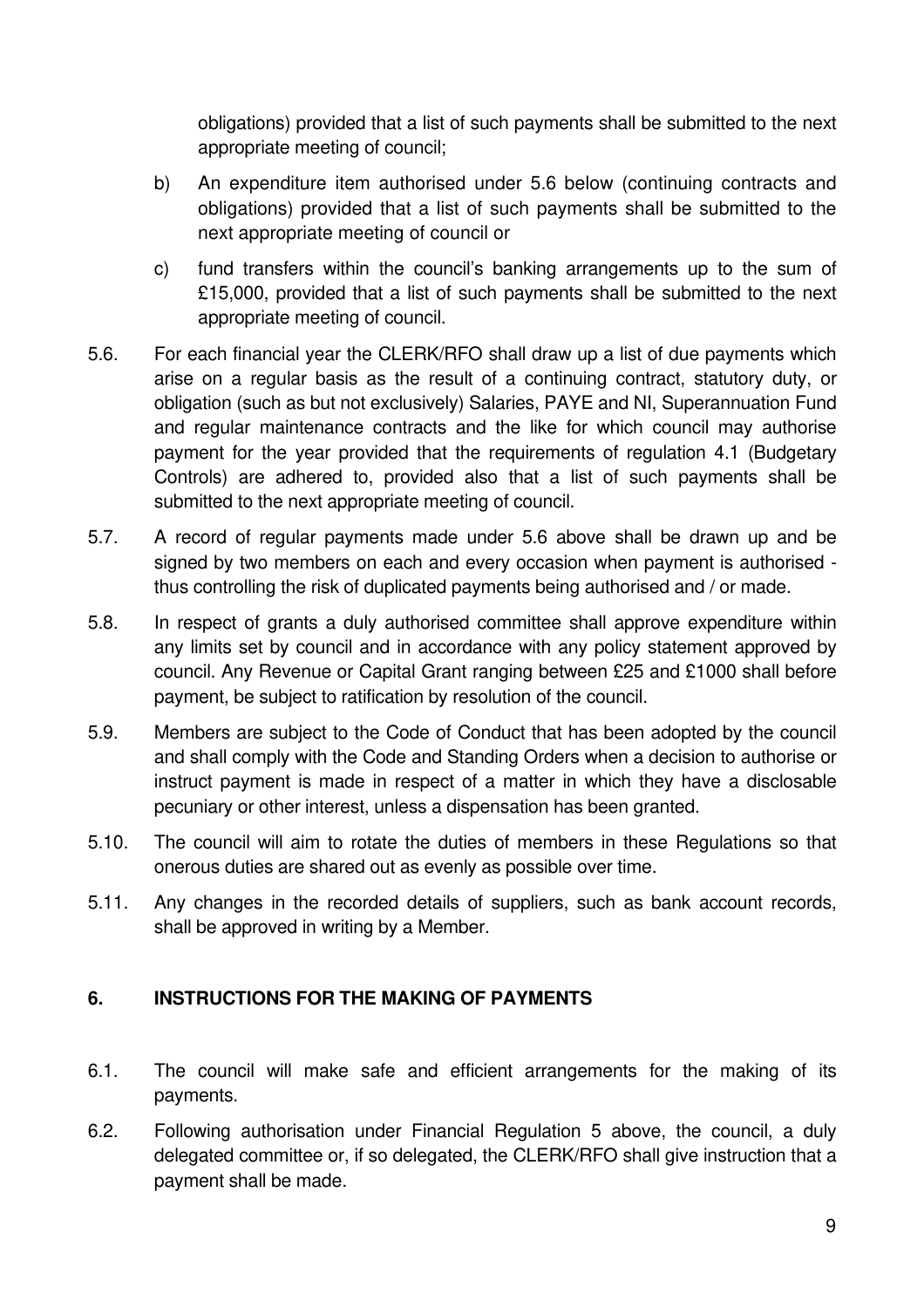- 6.3. All payments shall be affected by cheque or other instructions to the council's bankers, or otherwise, in accordance with a resolution of council.
- 6.4. Cheques or orders for payment drawn on the bank account in accordance with the schedule as presented to council or committee shall be signed by three members of council in accordance with a resolution instructing that payment. A member who is a bank signatory, having a connection by virtue of family or business relationships with the beneficiary of a payment, should not, under normal circumstances, be a signatory to the payment in question.
- 6.5. To indicate agreement of the details shown on the cheque or order for payment with the counterfoil and the invoice or similar documentation, the signatories shall each also initial the cheque counterfoil.
- 6.6. Cheques or orders for payment shall not normally be presented for signature other than at a council or committee meeting (including immediately before or after such a meeting). Any signatures obtained away from such meetings shall be reported to the council at the next convenient meeting.
- 6.7. If thought appropriate by the council, payment for utility supplies (energy, telephone and water) and any National Non-Domestic Rates may be made by variable direct debit provided that the instructions are signed by two members and any payments are reported to council as made. The approval of the use of a variable direct debit shall be renewed by resolution of the council at least every two years.
- 6.8. If thought appropriate by the council, payment for certain items (principally salaries) may be made by banker's standing order provided that the instructions are signed, or otherwise evidenced by two members are retained and any payments are reported to council as made. The approval of the use of a banker's standing order shall be renewed by resolution of the council at least every two years.
- 6.9. If thought appropriate by the council, payment for certain items may be made by BACS or CHAPS methods provided that the instructions for each payment are signed, or otherwise evidenced, by two authorised bank signatories, are retained and any payments are reported to council as made. The approval of the use of BACS or CHAPS shall be renewed by resolution of the council at least every two years.
- 6.10. If thought appropriate by the council payment for certain items may be made by internet banking transfer provided evidence is retained showing which members approved the payment.
- 6.11. Where a computer requires use of a personal identification number (PIN) or other password(s), for access to the council's records on that computer, a note shall be made of the PIN and Passwords and shall be handed to and retained by the Chairman of Council in a sealed dated envelope. This envelope may not be opened other than in the presence of two other councillors. After the envelope has been opened, in any circumstances, the PIN and / or passwords shall be changed as soon as practicable. The fact that the sealed envelope has been opened, in whatever circumstances, shall be reported to all members immediately and formally to the next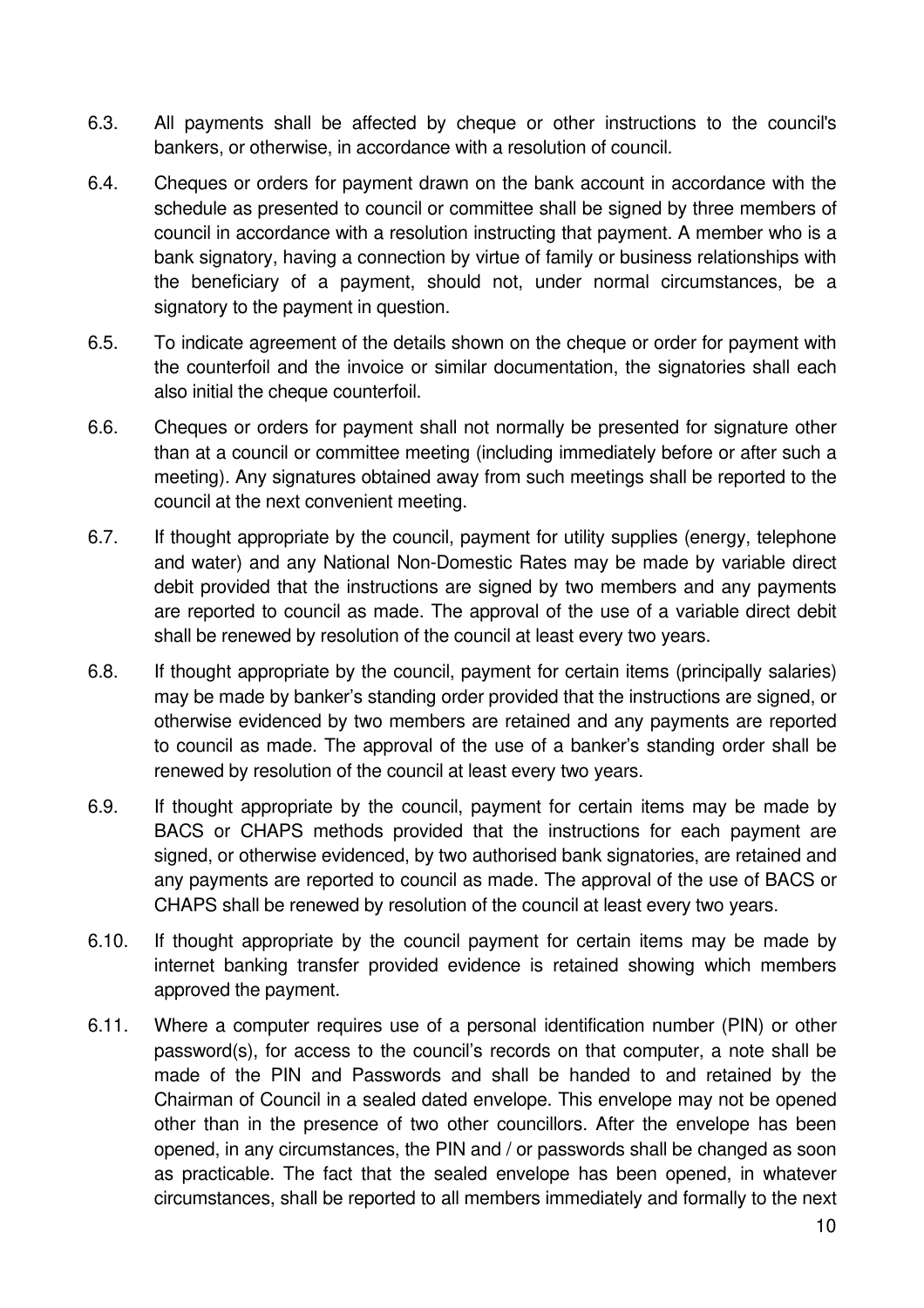available meeting of the council. This will not be required for a member's personal computer used only for remote authorisation of bank payments.

- 6.12. No employee or councillor shall disclose any PIN or password, relevant to the working of the council or its bank accounts, to any person not authorised in writing by the council or a duly delegated committee.
- 6.13. Regular back-up copies of the records on any computer shall be made and shall be stored securely away from the computer in question, and preferably off site.
- 6.14. The council, and any members using computers for the council's financial business, shall ensure that anti-virus, anti-spyware and firewall software with automatic updates, together with a high level of security, is used.
- 6.15. Where internet banking arrangements are made with any bank, the Clerk/RFO shall be appointed as the Service Administrator. The bank mandate approved by the council shall identify a number of councillors who will be authorised to approve transactions on those accounts. The bank mandate will state clearly the amounts of payments that can be instructed by the use of the Service Administrator alone, or by the Service Administrator with a stated number of approvals.
- 6.16. Access to any internet banking accounts will be directly to the access page (which may be saved under "favourites"), and not through a search engine or e-mail link. Remembered or saved passwords facilities must not be used on any computer used for council banking work. Breach of this Regulation will be treated as a very serious matter under these regulations.
- 6.17. Changes to account details for suppliers, which are used for internet banking may only be changed on written hard copy notification by the supplier and supported by hard copy authority for change signed by the Clerk/RFO and 2 members. A programme of regular checks of standing data with suppliers will be followed.
- 6.18. Any Debit Card issued for use will be specifically restricted to the Clerk/RFO and will also be restricted to a single transaction maximum value of £500 unless authorised by council in writing before any order is placed.
- 6.19. A pre-paid debit card may be issued to employees with varying limits. These limits will be set by the council. Transactions and purchases made will be reported to the council and authority for topping-up shall be at the discretion of the council.
- 6.20. Any corporate credit card or trade card account opened by the council will be specifically restricted to use by the Clerk/RFO and shall be subject to automatic payment in full at each month-end.
- 6.21. The council will not maintain any form of cash float. All cash received must be banked intact. Any payments made in cash by the Clerk/RFO (for example for postage or minor stationery items) shall be refunded on a regular basis, at least quarterly.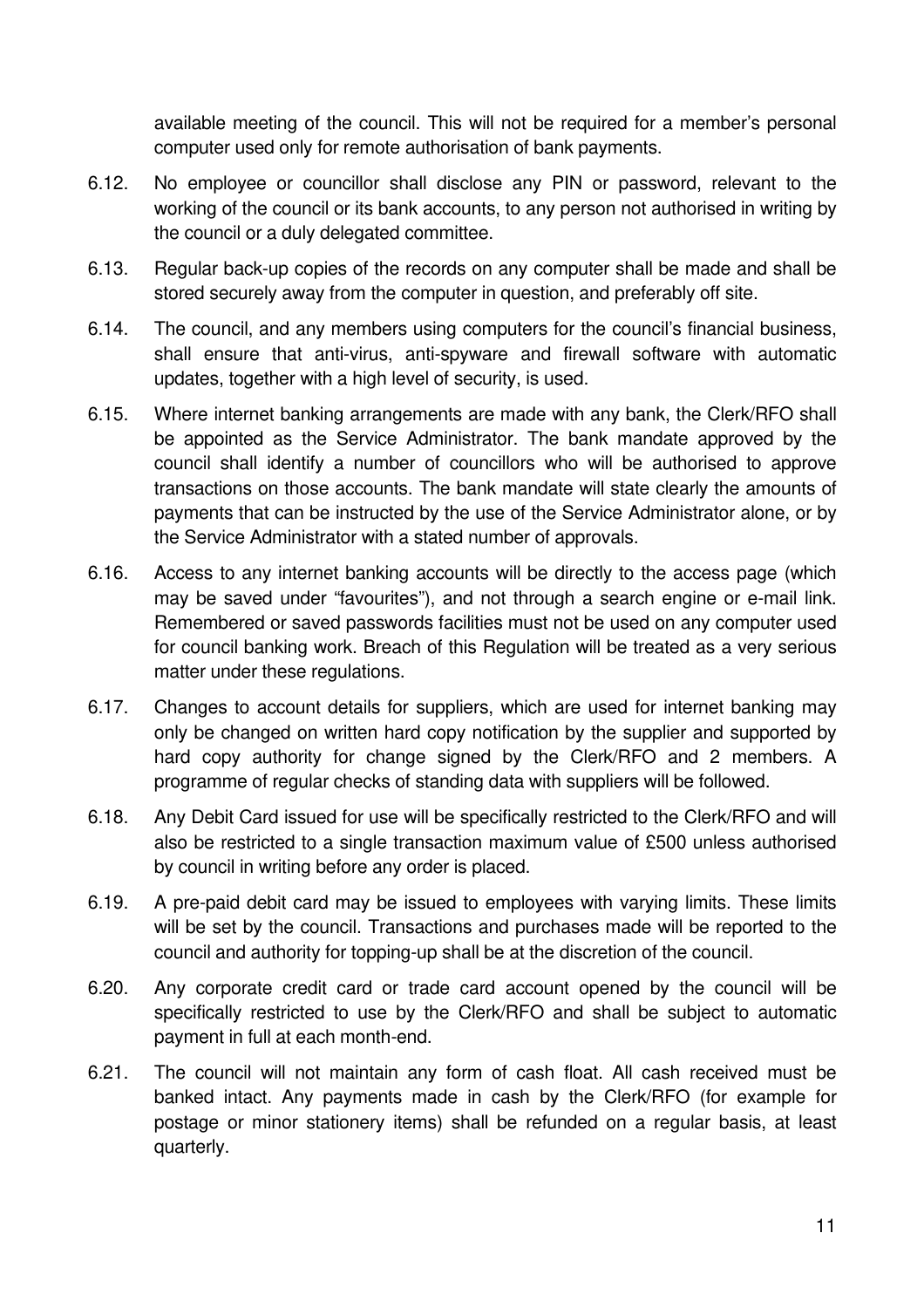# **7. PAYMENT OF SALARIES**

- 7.1. As an employer, the council shall make arrangements to meet fully the statutory requirements placed on all employers by PAYE and National Insurance legislation. The payment of all salaries shall be made in accordance with payroll records and the rules of PAYE and National Insurance currently operating, and salary rates shall be as agreed by council, or duly delegated committee.
- 7.2. Payment of salaries and payment of deductions from salary such as may be required to be made for tax, national insurance and pension contributions, or similar statutory or discretionary deductions must be made in accordance with the payroll records and on the appropriate dates stipulated in employment contracts, provided that each payment is reported to the next available council meeting, as set out in these regulations above.
- 7.3. No changes shall be made to any employee's pay, emoluments, or terms and conditions of employment without the prior consent of the council.
- 7.4. Each and every payment to employees of net salary and to the appropriate creditor of the statutory and discretionary deductions shall be recorded in a separate confidential record (confidential cash book). This confidential record is not open to inspection or review (under the Freedom of Information Act 2000 or otherwise) other than:
	- a) by any councillor who can demonstrate a need to know;
	- b) by the internal auditor;
	- c) by the external auditor; or
	- d) by any person authorised under Audit Commission Act 1998, or any superseding legislation.
- 7.5. The total of such payments in each calendar month shall be reported with all other payments as made as may be required under these Financial Regulations, to ensure that only payments due for the period have actually been paid.
- 7.6. An effective system of personal performance management should be maintained for the senior officers.
- 7.7. Any termination payments shall be supported by a clear business case and reported to the council. Termination payments shall only be authorised by Council.
- 7.8. Before employing interim staff the council must consider a full business case.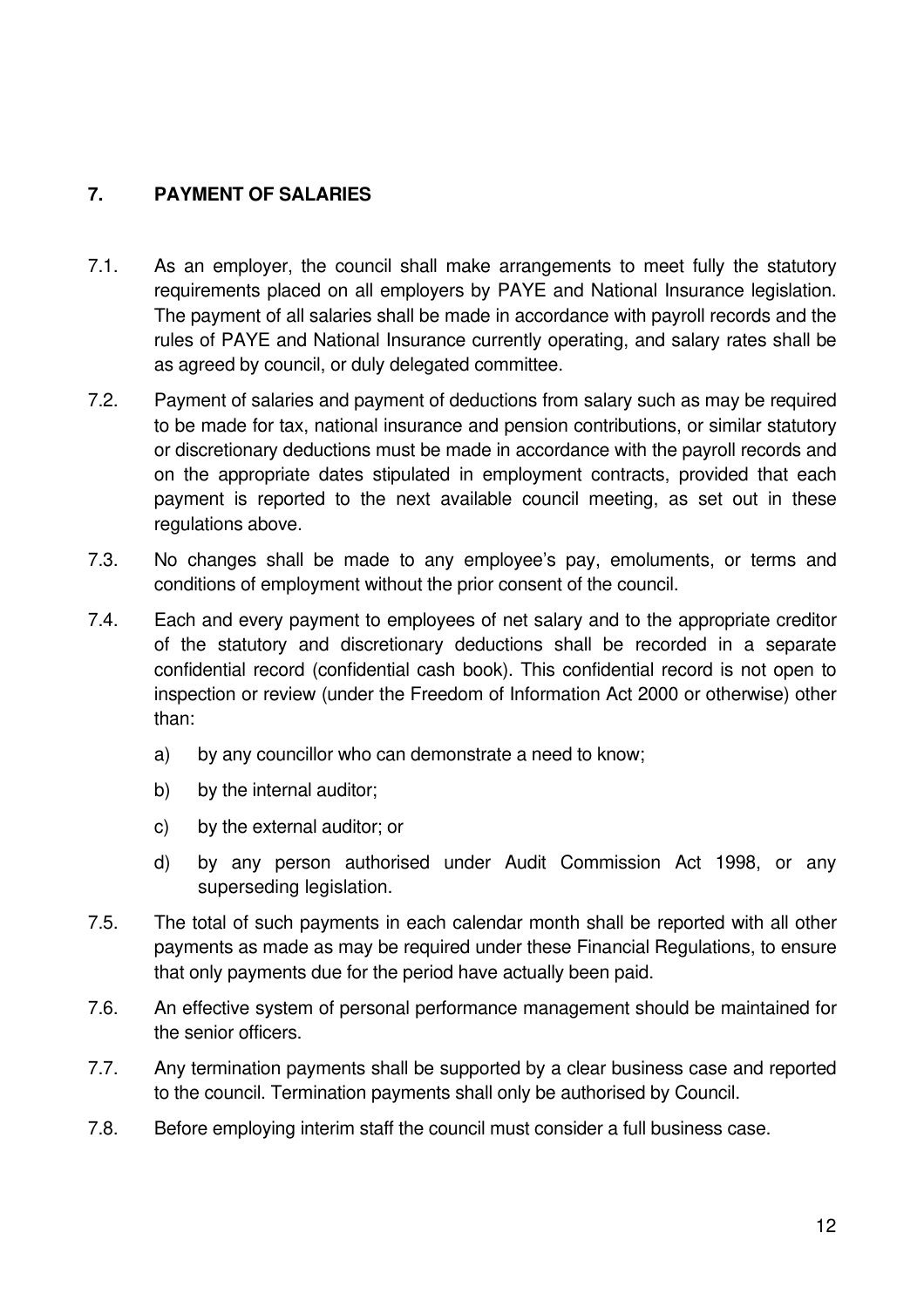#### **8. LOANS AND INVESTMENTS**

- 8.1. All borrowings shall be effected in the name of the council, after obtaining any necessary borrowing approval. Any application for borrowing approval shall be approved by Council as to terms and purpose. The application for borrowing approval, and subsequent arrangements for the loan shall only be approved by full Council.
- 8.2. Any financial arrangement which does not require formal borrowing approval from the Secretary of State (such as Hire Purchase or Leasing of tangible assets) shall be subject to approval by the full council. In each case a report in writing shall be provided to Council in respect of value for money for the proposed transaction.
- 8.3. The council will arrange with the Council's banks and investment providers for the sending of a copy of each statement of account to the Chairman of the council at the same time as one is issued to the CLERK/RFO.
- 8.4. All loans and investments shall be negotiated in the name of the council and shall be for a set period in accordance with council policy.
- 8.5. The council shall consider the need for an Investment Strategy and Policy which, if drawn up, shall be in accordance with relevant regulations, proper practices and guidance. Any Strategy and Policy shall be reviewed by the council at least annually.
- 8.6. All investments of money under the control of the council shall be in the name of the council.
- 8.7. All investment certificates and other documents relating thereto shall be retained in the custody of the CLERK/RFO.
- 8.8. Payments in respect of short-term or long-term investments, including transfers between bank accounts held in the same bank, or branch, shall be made in accordance with Regulation 5 (Authorisation of payments) and Regulation 6 (Instructions for payments).

#### **9. INCOME**

- 9.1. The collection of all sums due to the council shall be the responsibility of and under the supervision of the CLERK/RFO.
- 9.2. Particulars of all charges to be made for work done, services rendered or goods supplied shall be agreed annually by the council, notified to the CLERK/RFO and the CLERK/RFO shall be responsible for the collection of all accounts due to the council.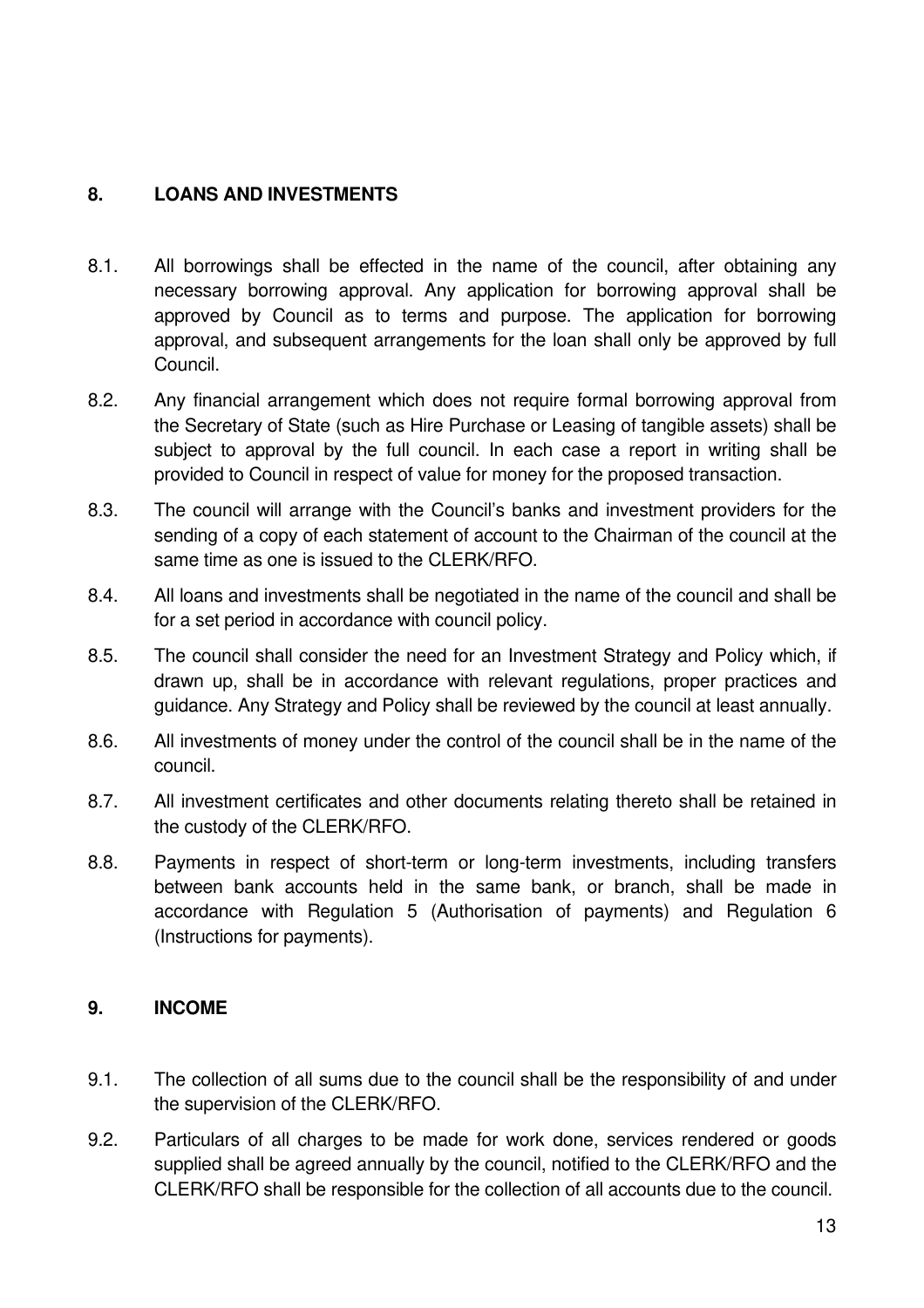- 9.3. The council will review all fees and charges at least annually, following a report of the Clerk/RFO.
- 9.4. Any sums found to be irrecoverable and any bad debts shall be reported to the council and shall be written off in the year.
- 9.5. All sums received on behalf of the council shall be banked intact as directed by the CLERK/RFO. In all cases, all receipts shall be deposited with the council's bankers with such frequency as the CLERK/RFO considers necessary.
- 9.6. The origin of each receipt shall be entered on the paying-in slip.
- 9.7. Personal cheques shall not be cashed out of money held on behalf of the council.
- 9.8. The CLERK/RFO shall promptly complete any VAT Return that is required. Any repayment claim due in accordance with VAT Act 1994 section 33 shall be made at least annually coinciding with the financial year end.
- 9.9. Where any significant sums of cash are regularly received by the council, the CLERK/RFO shall take such steps as are agreed by the council to ensure that more than one person is present when the cash is counted in the first instance, that there is a reconciliation to some form of control such as ticket issues, and that appropriate care is taken in the security and safety of individuals banking such cash.
- 9.10. Any income arising which is the property of a charitable trust shall be paid into a charitable bank account. Instructions for the payment of funds due from the charitable trust to the council (to meet expenditure already incurred by the authority) will be given by the Managing Trustees of the charity meeting separately from any council meeting (see also Regulation 16 below).

#### **10. ORDERS FOR WORK, GOODS AND SERVICES**

- 10.1. An official order or letter shall be issued for all work, goods and services unless a formal contract is to be prepared or an official order would be inappropriate. Copies of orders shall be retained.
- 10.2. Order books shall be controlled by the CLERK/RFO.
- 10.3. All members and officers are responsible for obtaining value for money at all times. An officer issuing an official order shall ensure as far as reasonable and practicable that the best available terms are obtained in respect of each transaction, usually by obtaining three or more quotations or estimates from appropriate suppliers, subject to any de minimis provisions in Regulation 11.1 below.
- 10.4. A member may not issue an official order or make any contract on behalf of the council.
- 10.5. The CLERK/RFO shall verify the lawful nature of any proposed purchase before the issue of any order, and in the case of new or infrequent purchases or payments, the CLERK/RFO shall ensure that the statutory authority shall be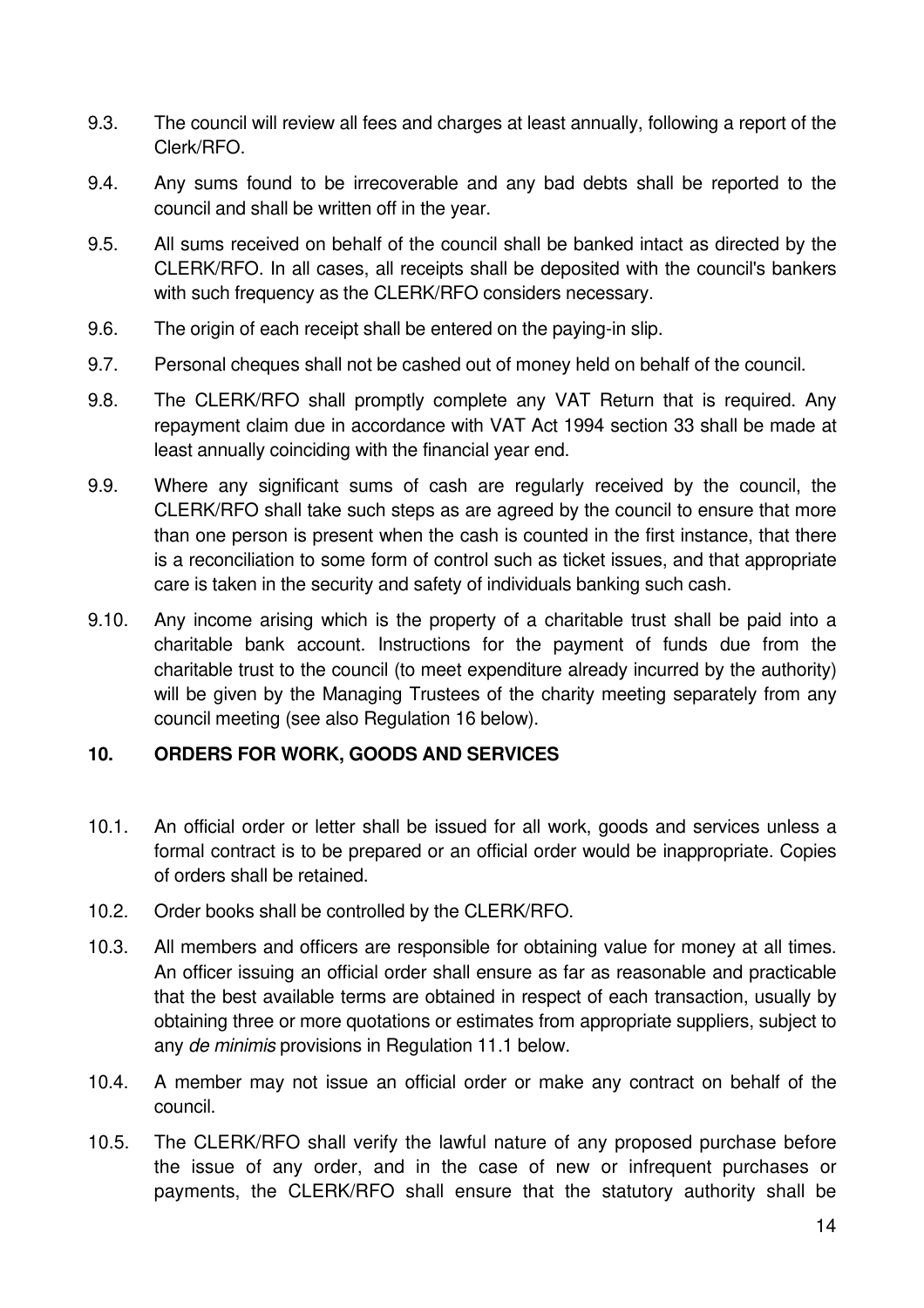reported to the meeting at which the order is approved so that the minutes can record the power being used.

# **11. CONTRACTS**

- 11.1. Procedures as to contracts are laid down as follows:
	- a. Every contract shall comply with these financial regulations, and no exceptions shall be made otherwise than in an emergency provided that this regulation need not apply to contracts which relate to items (i) to (vi) below:
		- i. for the supply of gas, electricity, water, sewerage and telephone services;
		- ii. for specialist services such as are provided by legal professionals acting in disputes;
		- iii. for work to be executed or goods or materials to be supplied which consist of repairs to or parts for existing machinery or equipment or plant;
		- iv. for work to be executed or goods or materials to be supplied which constitute an extension of an existing contract by the council;
		- v. for additional audit work of the external auditor up to an estimated value of £500 (in excess of this sum the Clerk/RFO shall act after consultation with the Chairman and Vice Chairman of council); and
		- vi. for goods or materials proposed to be purchased which are proprietary articles and / or are only sold at a fixed price.
	- b. Where the council intends to procure or award a public supply contract, public service contract or public works contract as defined by The Public Contracts Regulations 2015 ("the Regulations") which is valued at £25,000 or more, the council shall comply with the relevant requirements of the Regulations<sup>2</sup>.
	- c. The full requirements of The Regulations, as applicable, shall be followed in respect of the tendering and award of a public supply contract, public service contract or public works contract which exceed thresholds in The Regulations set by the Public Contracts Directive 2014/24/EU (which may change from time to time)<sup>3</sup>.
	- d. When applications are made to waive financial regulations relating to contracts to enable a price to be negotiated without competition the reason shall be embodied in a recommendation to the council.
	- e. Such invitation to tender shall state the general nature of the intended contract and the Clerk/RFO shall obtain the necessary technical assistance to prepare a specification in appropriate cases. The invitation shall in addition state that

<sup>&</sup>lt;sup>2</sup> The Regulations require councils to use the Contracts Finder website to advertise contract opportunities, set out the procedures to be followed in awarding new contracts and to publicise the award of new contracts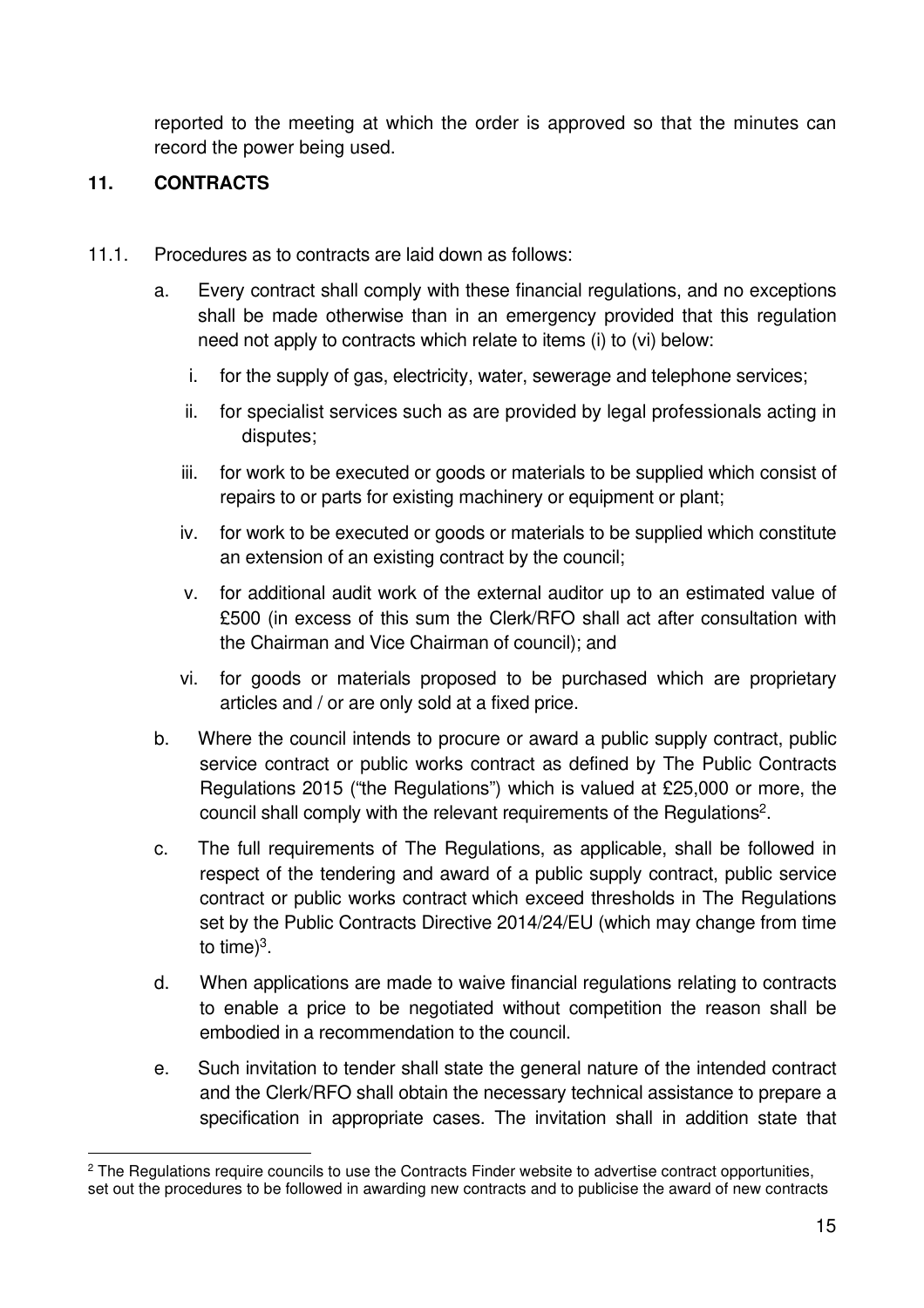tenders must be addressed to the Clerk/RFO in the ordinary course of post. Each tendering firm shall be supplied with a specifically marked envelope in which the tender is to be sealed and remain sealed until the prescribed date for opening tenders for that contract.

- f. All sealed tenders shall be opened at the same time on the prescribed date by the Clerk/RFO in the presence of at least one member of council.
- g. Any invitation to tender issued under this regulation shall be subject to Standing Orders 19 and shall refer to the terms of the Bribery Act 2010.
- h. When it is to enter into a contract of less than £25,000 in value for the supply of goods or materials or for the execution of works or specialist services other than such goods, materials, works or specialist services as are excepted as set out in paragraph (a) the CLERK/RFO shall obtain 3 quotations (priced descriptions of the proposed supply); where the value is below £3,000 and above £100 the CLERK/RFO shall strive to obtain 3 estimates. Otherwise, Regulation 10.3 above shall apply.
	- i. The council shall not be obliged to accept the lowest or any tender, quote or estimate.
	- j. Should it occur that the council, or duly delegated committee, does not accept any tender, quote or estimate, the work is not allocated, and the council requires further pricing, provided that the specification does not change, no person shall be permitted to submit a later tender, estimate or quote who was present when the original decision-making process was being undertaken.

#### **12. PAYMENTS UNDER CONTRACTS FOR BUILDING OR OTHER CONSTRUCTION WORKS**

- 12.1. Payments on account of the contract sum shall be made within the time specified in the contract by the CLERK/RFO upon authorised certificates of the architect or other consultants engaged to supervise the contract (subject to any percentage withholding as may be agreed in the particular contract).
- 12.2. Where contracts provide for payment by instalments the CLERK/RFO shall maintain a record of all such payments. In any case where it is estimated that the total cost of work carried out under a contract, excluding agreed variations, will exceed the contract sum of 5% or more a report shall be submitted to the council.
- 12.3. Any variation to a contract or addition to or omission from a contract must be approved by the council and Clerk/RFO to the contractor in writing, the council being informed where the final cost is likely to exceed the financial provision.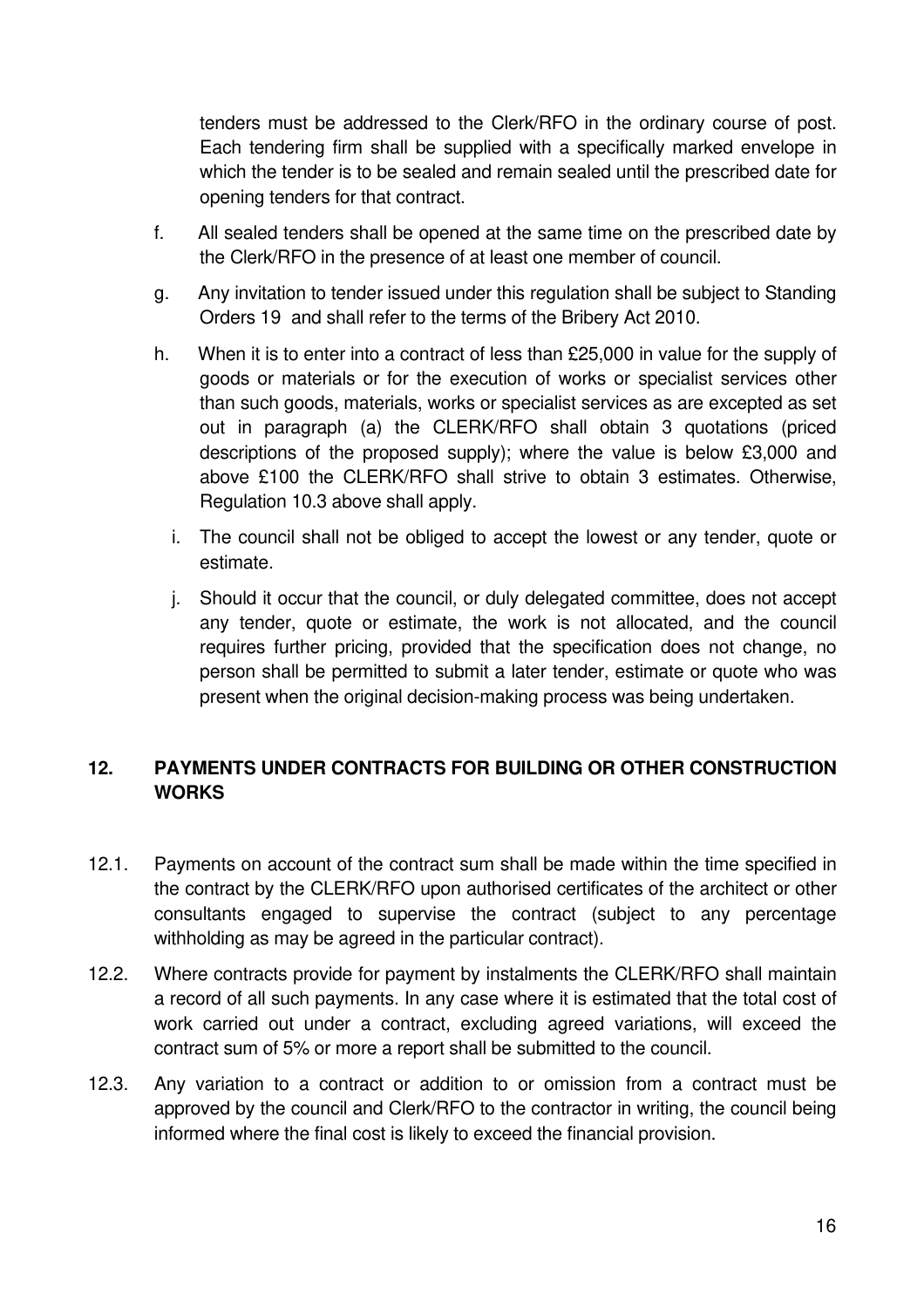# **13. ASSETS, PROPERTIES AND ESTATES**

- 13.1. The Clerk/RFO shall make appropriate arrangements for the custody of all title deeds and Land Registry Certificates of properties held by the council. The CLERK/RFO shall ensure a record is maintained of all properties held by the council, recording the location, extent, plan, reference, purchase details, nature of the interest, tenancies granted, rents payable and purpose for which held in accordance with Accounts and Audit Regulations.
- 13.2. No tangible moveable property shall be purchased or otherwise acquired, sold, leased or otherwise disposed of, without the authority of the council, together with any other consents required by law, save where the estimated value of any one item of tangible movable property does not exceed £250.
- 13.3. No real property (interests in land) shall be sold, leased or otherwise disposed of without the authority of the council, together with any other consents required by law. In each case a report in writing shall be provided to council in respect of valuation and surveyed condition of the property (including matters such as planning permissions and covenants) together with a proper business case (including an adequate level of consultation with the electorate).
- 13.4. No real property (interests in land) shall be purchased or acquired without the authority of the full council. In each case a report in writing shall be provided to council in respect of valuation and surveyed condition of the property (including matters such as planning permissions and covenants) together with a proper business case (including an adequate level of consultation with the electorate).
- 13.5. Subject only to the limit set in Regulation 14.2 above, no tangible moveable property shall be purchased or acquired without the authority of the full council. In each case a report in writing shall be provided to council with a full business case.
- 13.6. The CLERK/RFO shall ensure that an appropriate and accurate Register of Assets and Investments is kept up to date. The continued existence of tangible assets shown in the Register shall be verified at least annually, possibly in conjunction with a health and safety inspection of assets.

#### **14. INSURANCE**

- 14.1. Following the annual risk assessment (per Regulation 17), the CLERK/RFO shall effect all insurances and negotiate all claims on the council's insurers.
- 14.2. The CLERK/RFO shall keep a record of all insurances effected by the council and the property and risks covered thereby and annually review it.